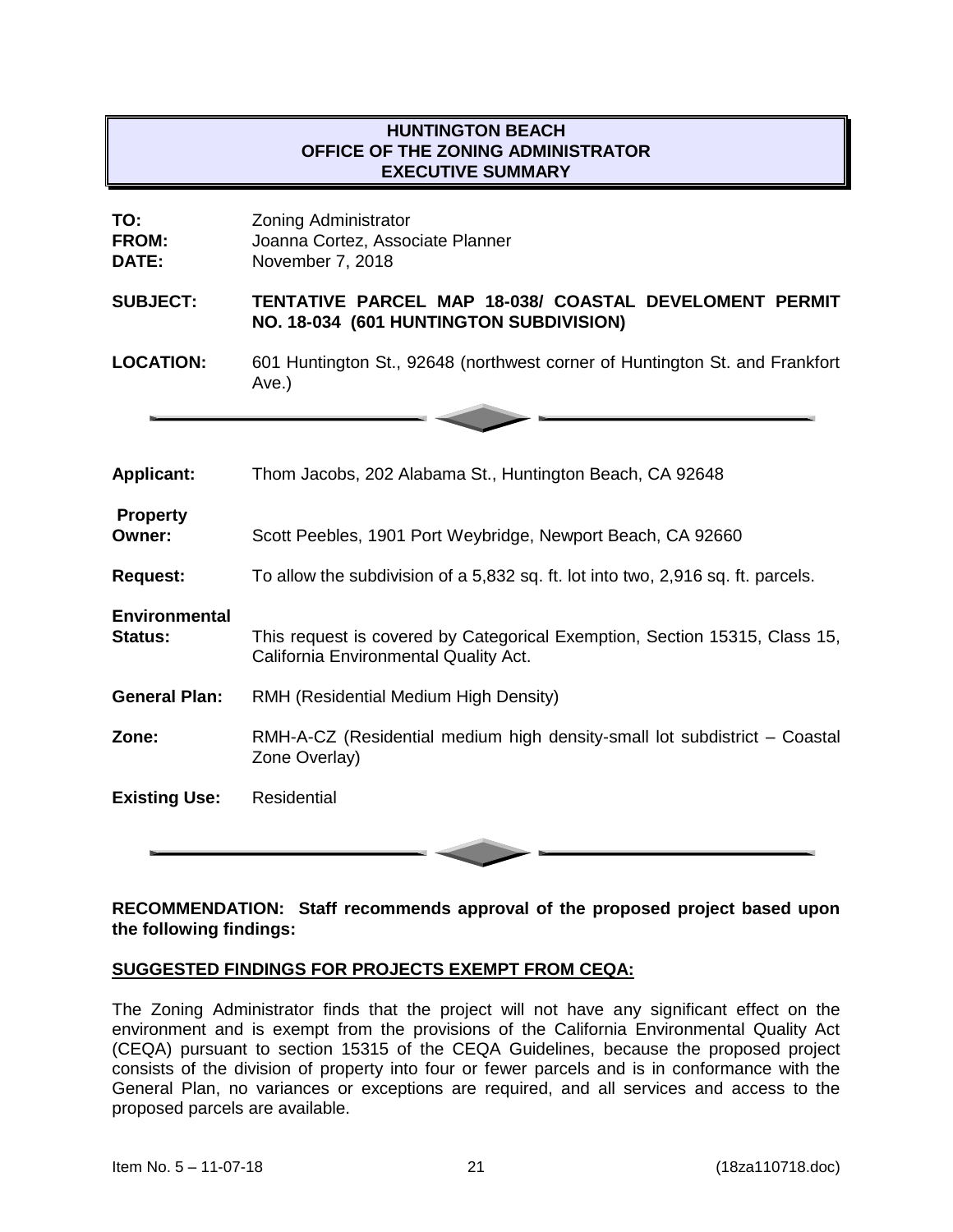## **SUGGESTED FINDINGS FOR APPROVAL - TENTATIVE TRACT MAP NO. 18-038:**

- 1. Tentative Tract Map No. 18-038 to allow the subdivision of a 5,832 sq. ft. lot into two, 2,916 sq. ft. parcels is consistent with the General Plan Land Use Element designation of Residential Medium High Density (RMH) on the subject property because the proposed subdivision complies with other applicable provisions of the Subdivision Map Act and the Huntington Beach Zoning and Subdivision Ordinance (HBZSO). The resulting two parcels meet the minimum lot size and lot width standards of the RMH-A (Residential Medium High Density – Small Lot Subdistrict) Zoning District.
- 2. Tentative Parcel Map No. 18-038 to allow the subdivision of a 5,832 sq. ft. lot into two, 2,916 sq. ft. parcels is physically suitable for the type and density of development because the proposed two parcels will comply with all applicable code provisions of the HBZSO including minimum lot width and lot size. The site is located in a residential area and the two new parcels will be consistent in lot size. The site has no topographical constraints and can accommodate the development of new residential dwellings in compliance with City standards.
- 3. The design of the subdivision or the proposed improvements will not cause serious health problems or substantial environmental damage or substantially and avoidably injure fish or wildlife or their habitat because the site is located in an urban setting and is currently developed with one residential dwelling and does not contain wildlife or habitat.
- 4. The design of the subdivision or the type of improvements will not conflict with easements, acquired by the public at large, for access through or use of, property within the proposed subdivision unless alternative easements, for access or for use, will be provided. Easements for pedestrian access purposes on Frankfort Ave. and Huntington St. will be dedicated to the City as a part of this proposed tentative parcel map.

# **SUGGESTED FINDINGS FOR APPROVAL - COASTAL DEVELOPMENT PERMIT NO. 18- 034:**

- 1. Coastal Development Permit No. 18-034 to allow the subdivision of a 5,832 sq. ft. lot into two, 2,916 sq. ft. parcels conforms with the General Plan, including the Local Coastal Program because it is consistent with Coastal Element C 1.1.1, which encourages development within, or contiguous to or in close proximity to existing developed areas able to accommodate it. The proposed subdivision will allow for the construction of new single family dwellings on a site that is contiguous to existing single family residential development.
- 2. The request to allow the subdivision of a 5,832 sq. ft. lot into two, 2,916 sq. ft. parcels is consistent with the requirements of the CZ Overlay District, the base zoning district, as well as other applicable provisions of the Municipal Code in that the project complies with the minimum lot width and minimum lot size, as well as other zoning requirements.
- 3. At the time of occupancy the proposed development to allow the subdivision of a 5,832 sq. ft. lot into two, 2,916 sq. ft. parcels can be provided with infrastructure in a manner that is consistent with the Local Coastal Program in that the subdivided lot will allow for the future construction of single family dwellings on a site in an urbanized area with all necessary services and infrastructure available, including water, sewer, and roadways.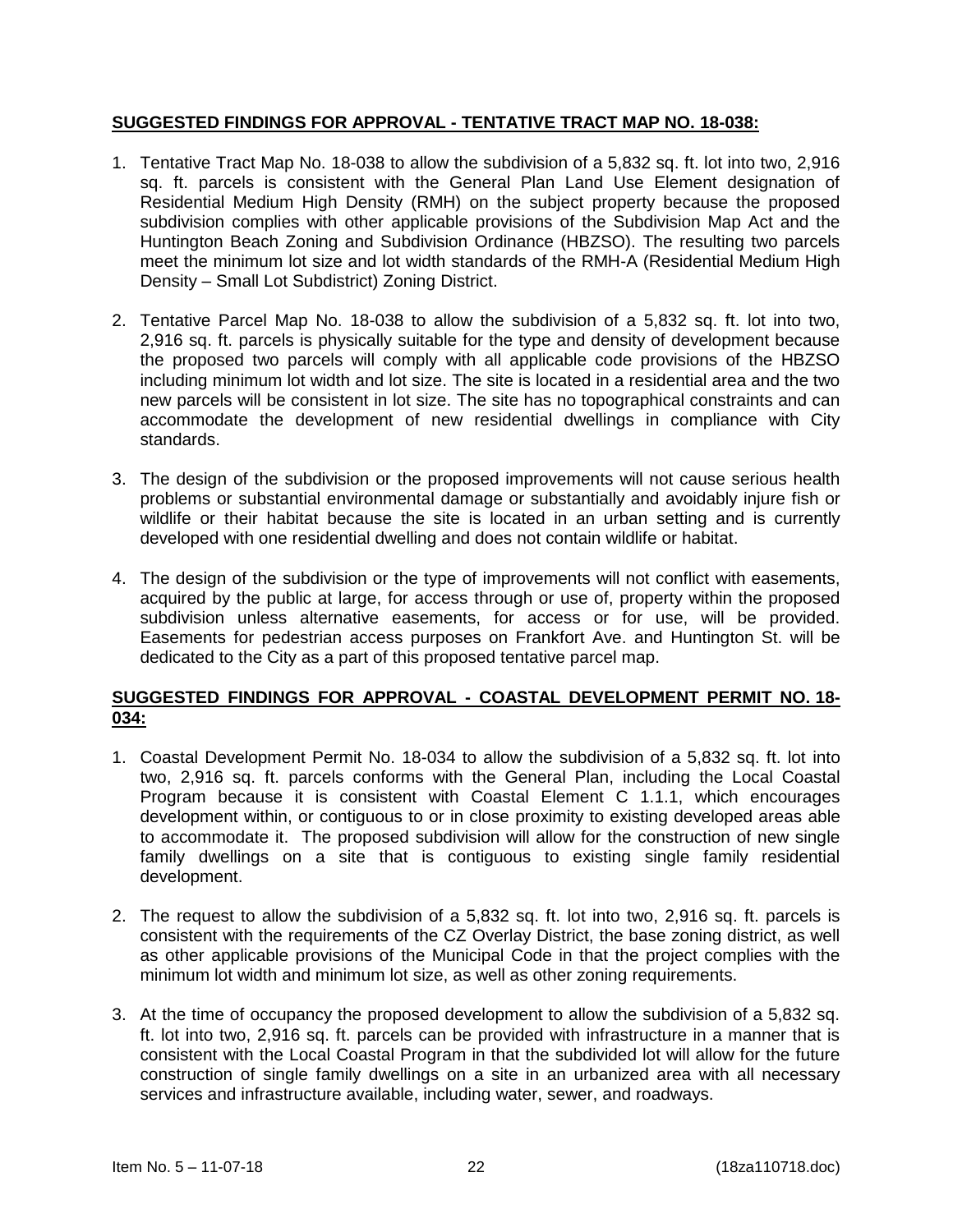4. The request to allow the subdivision of a 5,832 sq. ft. lot into two, 2,916 sq. ft. parcels conforms with the public access and public recreation policies of Chapter 3 of the California Coastal Act because the proposed development will not impede public access, recreation, or views to coastal resources. Additionally, the project is conditioned to replace on-street parking spaces lost as a result of new curb cuts.

## **SUGGESTED CONDITIONS OF APPROVAL - TENTATIVE PARCEL MAP NO. 18- 038/COASTAL DEVELOPMENT PERMIT NO. 18-034:**

- 1. The site plan received and dated September 5, 2018 and the tentative parcel map received and dated September 25, 2018 shall be the conceptually approved design.
- 2. The applicant and/or applicant's representative shall be responsible for ensuring that accuracy of all plans and information submitted to the City for review and approval.
- 3. The following condition shall be completed prior to issuance of a grading permit: At least 14 days prior to any grading activity, the applicant/developer shall provide notice in writing to property owners of record and tenants of properties immediately adjacent to and across the street from within a 500-foot radius of the project site as noticed for the public hearing. The notice shall include a general description of planned grading activities and an estimated timeline for commencement and completion of work and a contact person name with phone number. Prior to issuance of the grading permit, a copy of the notice and list of recipients shall be submitted to the Planning Division.
- 4. Upon final approval of the parcel map, the two on-street parking spaces lost as a result of proposed curb cuts shall be replaced at a one to one ratio in an area that would not result in the loss of any sandy beach area and within walking distance of the existing site.
- 5. The subdivision shall comply with all applicable requirements of the Municipal Code, Community Development Department, and Fire Department, as well as all applicable local, State and Federal Codes, Ordinances and standards, except as noted herein. (City Charter, Article V)
- 6. Tentative Parcel Map No. 18-038 and Coastal Development Permit No. 18-034 shall become null and void unless exercised within two years of the date of approval, or such extension of time as may be granted by the Director pursuant to a written request submitted to the Community Development Department a minimum 30 days prior to the expiration date.
- 7. The Development Services Departments and divisions (Building & Safety, Fire, Planning and Public Works) shall be responsible for ensuring compliance with all applicable code requirements and conditions of approval. The Director of Community Development may approve minor amendments to the map and/or conditions of approval as appropriate based on changed circumstances, new information or other relevant factors. Any proposed revisions shall be called out on the sets submitted for final map review. The map shall not be finalized until the Development Services Departments have reviewed and approved the proposed changes for conformance with the intent of the Zoning Administrator's action. If the proposed changes are of a substantial nature, an amendment to the original entitlement reviewed by the Zoning Administrator may be required pursuant to the provisions of HBZSO Section 241.18.